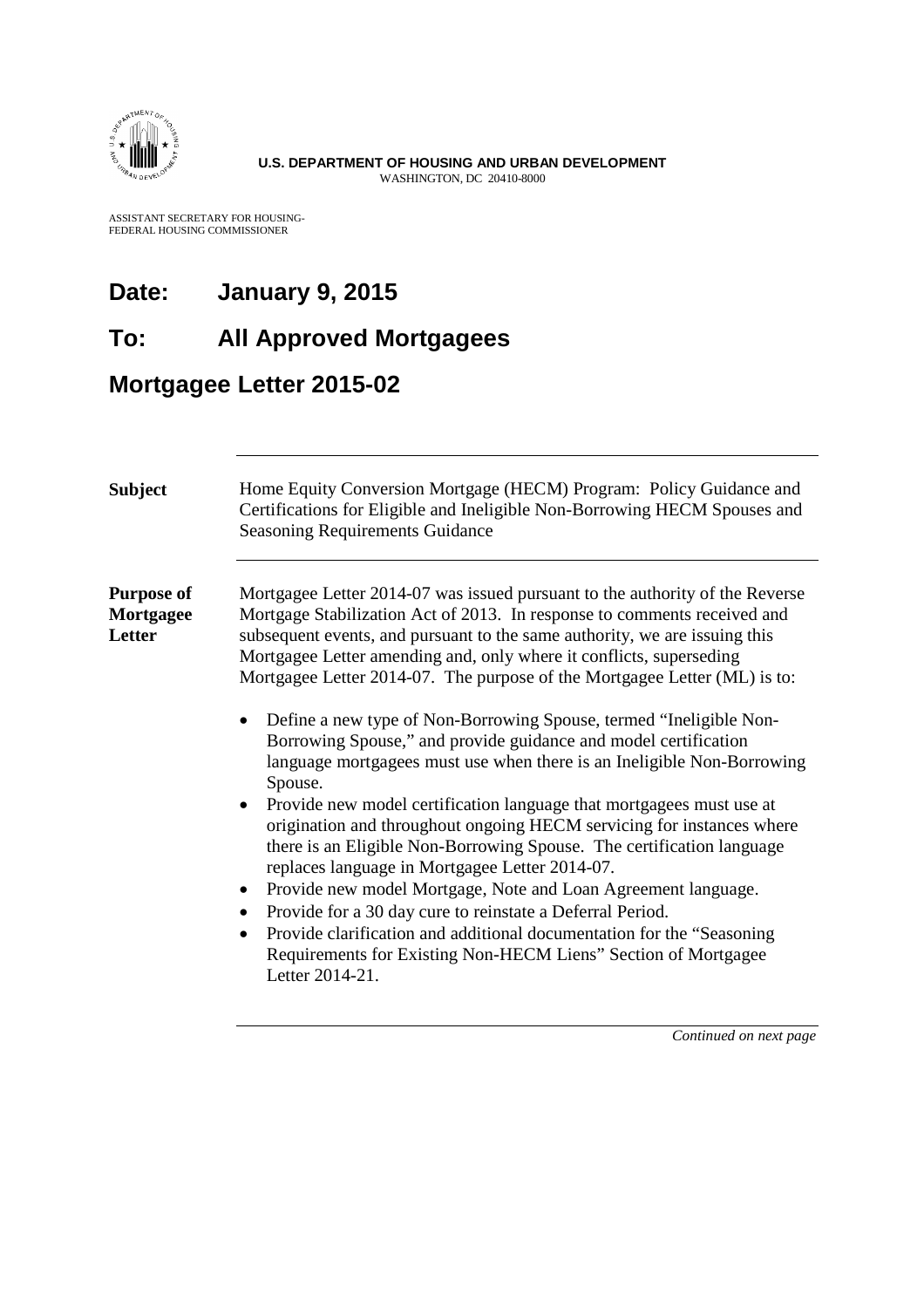## **Effective Date** The Eligible and Ineligible Non-Borrowing Spouse requirements contained in this Mortgagee Letter may be implemented for all HECM case numbers assigned on or after January 12, 2015, and must be implemented for all HECM case numbers assigned on or after March 9, 2015. The clarification and additional loan documentation guidance for Seasoning Requirements is effective for case numbers assigned on or after December 15, 2014. **Affected Topics** The Following Sections of HUD's regulations and Mortgagee Letters are amended and where they conflict are superseded in accordance with this Mortgagee Letter: **Regulations** 24 CFR § 206.3 Definitions. 24 CFR § 206.27 Mortgage provisions. 24 CFR § 206.211 Annual determination of principal residence. **Mortgagee Letters** Mortgagee Letter: 2014-07 Home Equity Conversion Mortgage (HECM) Program: Non-Borrowing Spouse Mortgagee Letter 2014-21 Revised Changes to the Home Equity Conversion Mortgage (HECM) Program Requirements **Definitions** "Borrower" means the original borrower under a mortgage. The term does not include successors or assigns of a borrower. "Ineligible Non-Borrowing Spouse" means a Non-Borrowing Spouse who does not meet the Qualifying Attributes requirements defined in ML 2014-07 for a Deferral Period.

"Eligible Non-Borrowing Spouse" means a Non-Borrowing Spouse who meets the Qualifying Attributes requirements defined in ML 2014-07 for a Deferral Period.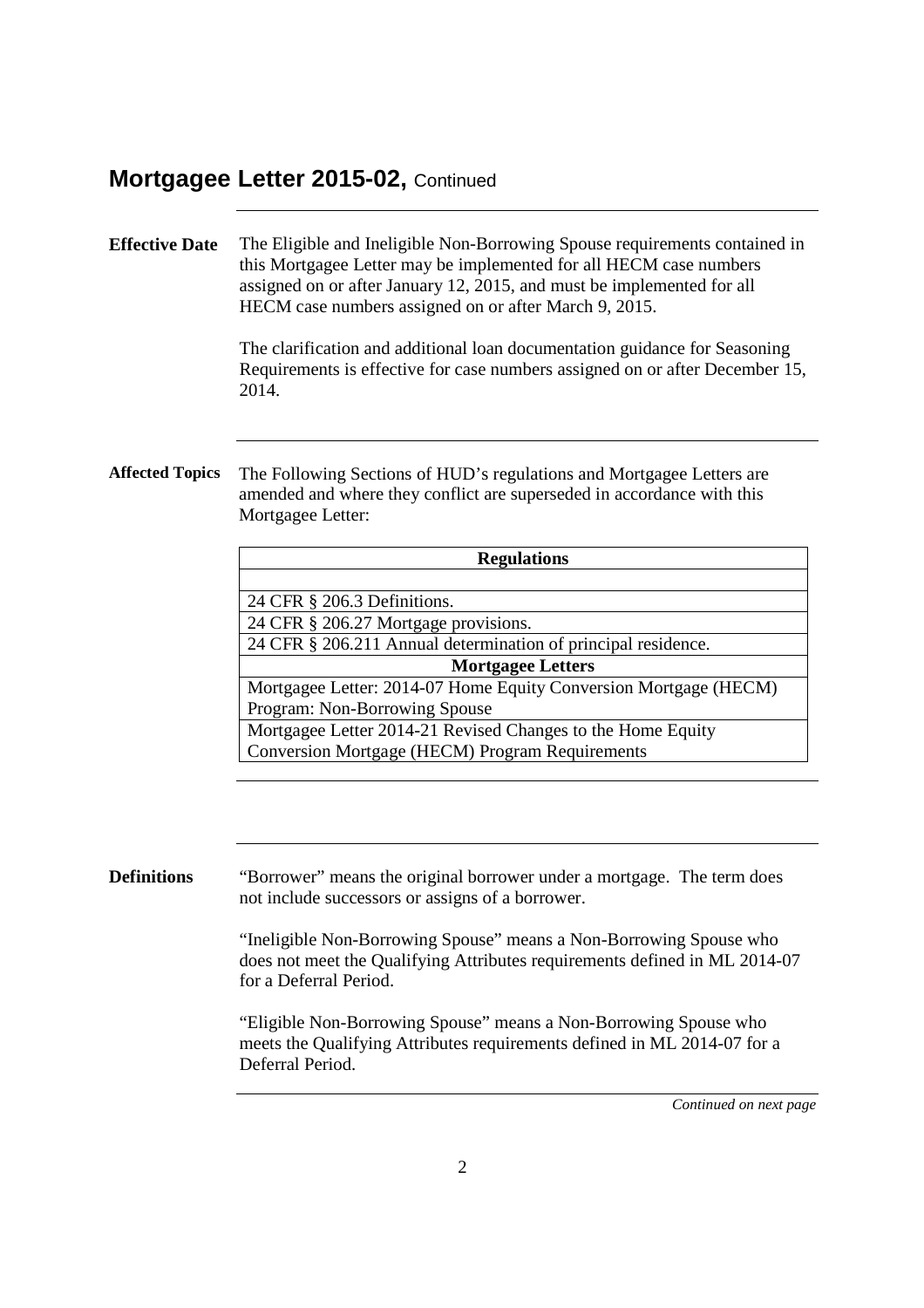| <b>Required</b><br><b>Determination</b> | At application, the mortgagee must identify any current Non-Borrowing<br>Spouse and must determine if the Non-Borrowing Spouse is currently eligible<br>or ineligible for a Deferral Period. This determination is a factual<br>determination and cannot be changed or waived by any election. A Non-<br>Borrowing Spouse that meets the Qualifying Attributes requirements at<br>application for a Deferral Period is an Eligible Non-Borrowing Spouse and<br>may not elect to be ineligible. Similarly, a Non-Borrowing Spouse that is<br>ineligible at application because he or she does not satisfy the Qualifying<br>Attributes requirements for a Deferral Period may not elect to be eligible. An<br>Eligible Non-Borrowing Spouse may become an Ineligible Non-Borrowing<br>Spouse should any of the Qualifying Attributes cease to be met during the<br>loan term. A Non-Borrowing Spouse's failure to meet and continue to meet<br>the Qualifying Attributes cannot be cured; therefore, once a Non-Borrowing<br>Spouse is determined to be ineligible, he or she cannot later become eligible<br>for a Deferral Period.<br>At closing, the mortgagee must obtain the appropriate certification from each<br>borrower identified as married as well as from each Non-Borrowing Spouse. |
|-----------------------------------------|---------------------------------------------------------------------------------------------------------------------------------------------------------------------------------------------------------------------------------------------------------------------------------------------------------------------------------------------------------------------------------------------------------------------------------------------------------------------------------------------------------------------------------------------------------------------------------------------------------------------------------------------------------------------------------------------------------------------------------------------------------------------------------------------------------------------------------------------------------------------------------------------------------------------------------------------------------------------------------------------------------------------------------------------------------------------------------------------------------------------------------------------------------------------------------------------------------------------------------------------------------------------------------------------------|
|                                         | HUD's Homeownership Centers (HOCs) are unable to endorse any HECM<br>where the case binder does not contain the relevant, signed certifications.                                                                                                                                                                                                                                                                                                                                                                                                                                                                                                                                                                                                                                                                                                                                                                                                                                                                                                                                                                                                                                                                                                                                                  |
| Principal<br>Limit                      | When determining the Principal Limit, mortgagees may not use the age of any<br>Ineligible Non-Borrowing Spouse. At origination, mortgagees must base the<br>Principal Limit on the age of the youngest borrower or Eligible Non-<br>Borrowing Spouse.                                                                                                                                                                                                                                                                                                                                                                                                                                                                                                                                                                                                                                                                                                                                                                                                                                                                                                                                                                                                                                             |
|                                         | In addition, where a HECM borrower has identified an Ineligible Non-<br>Borrowing Spouse, the mortgagee must also disclose the amount of mortgage<br>proceeds that would have been available under the HECM if he/she were an<br>Eligible Non-Borrowing Spouse.                                                                                                                                                                                                                                                                                                                                                                                                                                                                                                                                                                                                                                                                                                                                                                                                                                                                                                                                                                                                                                   |
|                                         | Continued on next page                                                                                                                                                                                                                                                                                                                                                                                                                                                                                                                                                                                                                                                                                                                                                                                                                                                                                                                                                                                                                                                                                                                                                                                                                                                                            |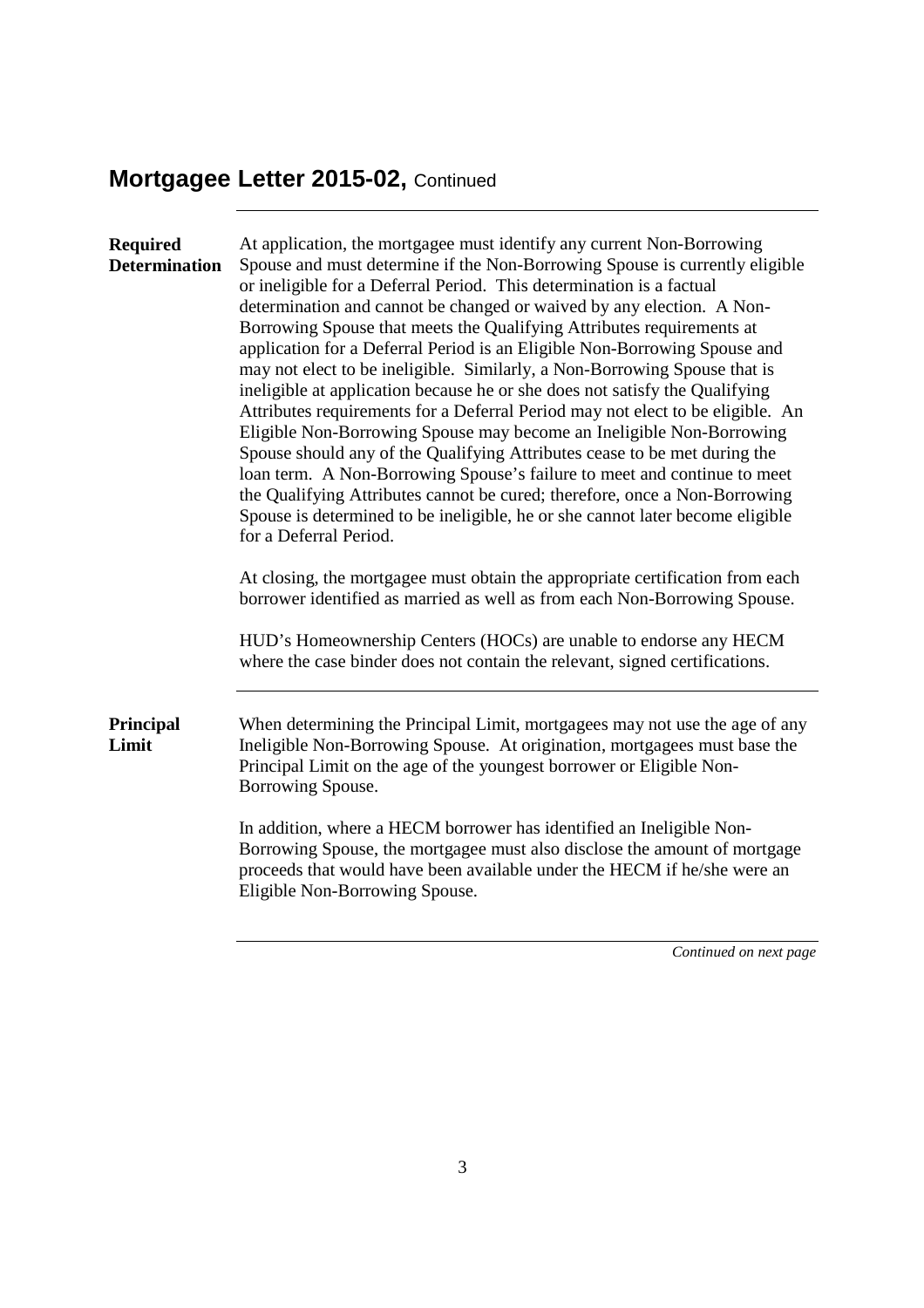| Ineligible            | <b>Borrower Certification: Ineligible Non-Borrowing Spouse</b>                                                                            |
|-----------------------|-------------------------------------------------------------------------------------------------------------------------------------------|
| Non-                  | At closing, the mortgagee must obtain the following certification from each                                                               |
| <b>Borrowing</b>      | borrower identified as married to an Ineligible Non-Borrowing Spouse:                                                                     |
| <b>Spouse</b>         |                                                                                                                                           |
| <b>Certifications</b> | I hereby certify that I am currently, legally married, that the information I                                                             |
| <b>Required at</b>    | have provided with respect to my spouse, _______, is true and correct, and my                                                             |
| <b>Closing</b>        | spouse is not eligible and cannot become eligible for a Deferral Period for the<br>following reason:                                      |
|                       | My Spouse does not occupy the property securing the HECM as his<br>or her Principal Residence. My Spouse's current Principal Residence is |

\_\_\_\_\_\_\_\_\_\_\_\_\_\_\_\_\_\_\_\_\_\_\_\_\_\_\_\_\_\_\_\_\_\_\_\_\_\_\_\_\_.

I understand that because my spouse is ineligible, the Deferral Period referenced in my HECM will not defer a due and payable status to prevent the displacement of \_\_\_\_\_, my current spouse or any other person I may marry in the future. I acknowledge that were my spouse eligible, the maximum equity available to me to access under the HECM loan would be \$. understand that because a Deferral Period will not apply I am able to access, \$\_\_\_\_\_\_\_\_\_, which represents more equity than I otherwise would have been able to draw under the HECM.]\* I acknowledge that it is solely due to the ineligibility of my spouse that the access to this equity is being made available to me. I further understand that my lender is relying on my certification to the factual ineligibility of my spouse in making this mortgage in the amount identified in the loan agreement. I further acknowledge that this information is material to the origination of this loan and the insurance of this mortgage by the Department of Housing and Urban Development-Federal Housing Administration.

**WARNING:** Federal law provides that anyone who knowingly or willfully makes or uses a document containing any false, fictitious, or fraudulent statement or entry may be criminally prosecuted and may incur civil or administrative liability.

\*Mortgagees should insert this text in cases where the Ineligible Non Borrowing Spouse is younger than the borrower.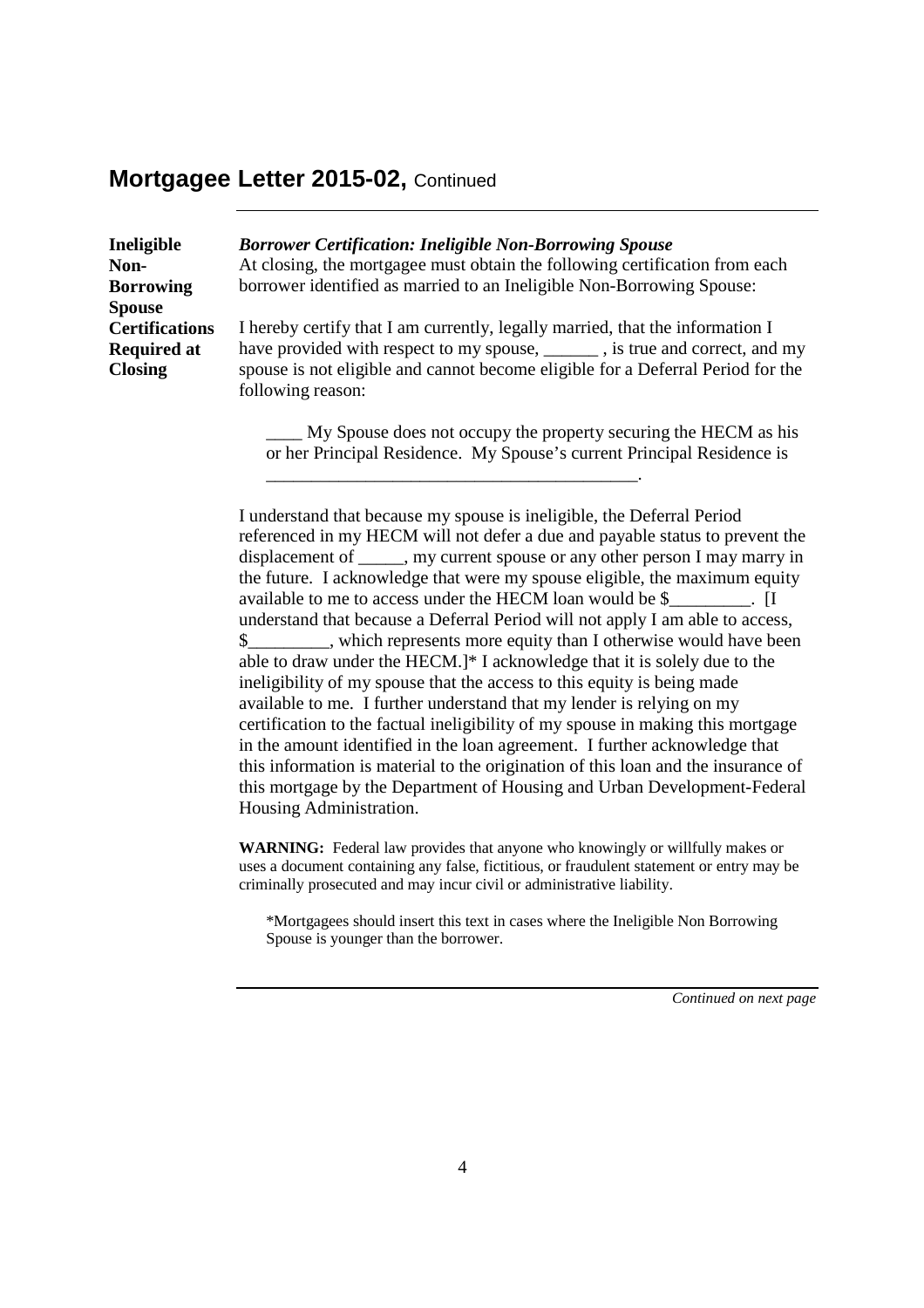| <b>Ineligible Non-</b><br><b>Borrowing</b><br><b>Spouse</b><br><b>Certifications</b> | <b>Ineligible Non-Borrowing Spouse Certification:</b><br>At closing, the mortgagee must obtain the following certification from each<br>Ineligible Non-Borrowing Spouse of a HECM borrower:                                                                                                                                                                                                                                                                               |
|--------------------------------------------------------------------------------------|---------------------------------------------------------------------------------------------------------------------------------------------------------------------------------------------------------------------------------------------------------------------------------------------------------------------------------------------------------------------------------------------------------------------------------------------------------------------------|
| <b>Required at</b><br><b>Closing</b><br>(continued)                                  | I hereby certify that I am currently, legally married to<br>. а<br>HECM borrower, and the information provided about me is true and correct.<br>I understand that the Deferral Period contained in my spouse's HECM will not<br>defer a due and payable status to prevent my displacement from the property<br>following the death of the last surviving borrower because I am not eligible<br>and cannot become eligible for a Deferral Period for the following reason: |

\_\_\_\_ I do not occupy the property securing the HECM as my Principal Residence. My Principal Residence is

\_\_\_\_\_\_\_\_\_\_\_\_\_\_\_\_\_\_\_\_\_\_\_\_\_\_\_\_\_\_\_\_\_\_\_\_\_\_\_\_\_\_\_\_\_\_\_\_\_\_\_\_\_\_.

I understand that because I am ineligible, the Deferral Period referenced in my spouse's HECM loan documents is inapplicable and will not defer a due and payable status to prevent my displacement. I acknowledge that were I eligible the maximum equity available to my spouse to access under the HECM loan would be \$\_\_\_\_\_\_\_\_. [I understand that because I am ineligible for the Deferral Period my spouse is able to access, \$\_\_\_\_\_\_\_\_\_, which represents more equity than my spouse otherwise would have been able to draw under [his/her] HECM.]\* I acknowledge that it is solely due to my ineligibility that access to this equity is being made available to my spouse. I further understand that my spouse's lender is relying on my certification to my factual ineligibility in making this mortgage in the amount identified in the loan agreement. I further acknowledge that this information is material to the origination of this loan and the insurance of this mortgage by the Department of Housing and Urban Development-Federal Housing Administration. I consent to my spouse gaining access to this equity because I acknowledge and I certify that I am not eligible and cannot become eligible for a Deferral Period.

**WARNING:** Federal law provides that anyone who knowingly or willfully makes or uses a document containing any false, fictitious, or fraudulent statement or entry may be criminally prosecuted and may incur civil or administrative liability.

\*Mortgagees should insert this text in cases where the Ineligible Non-Borrowing Spouse is younger than the borrower.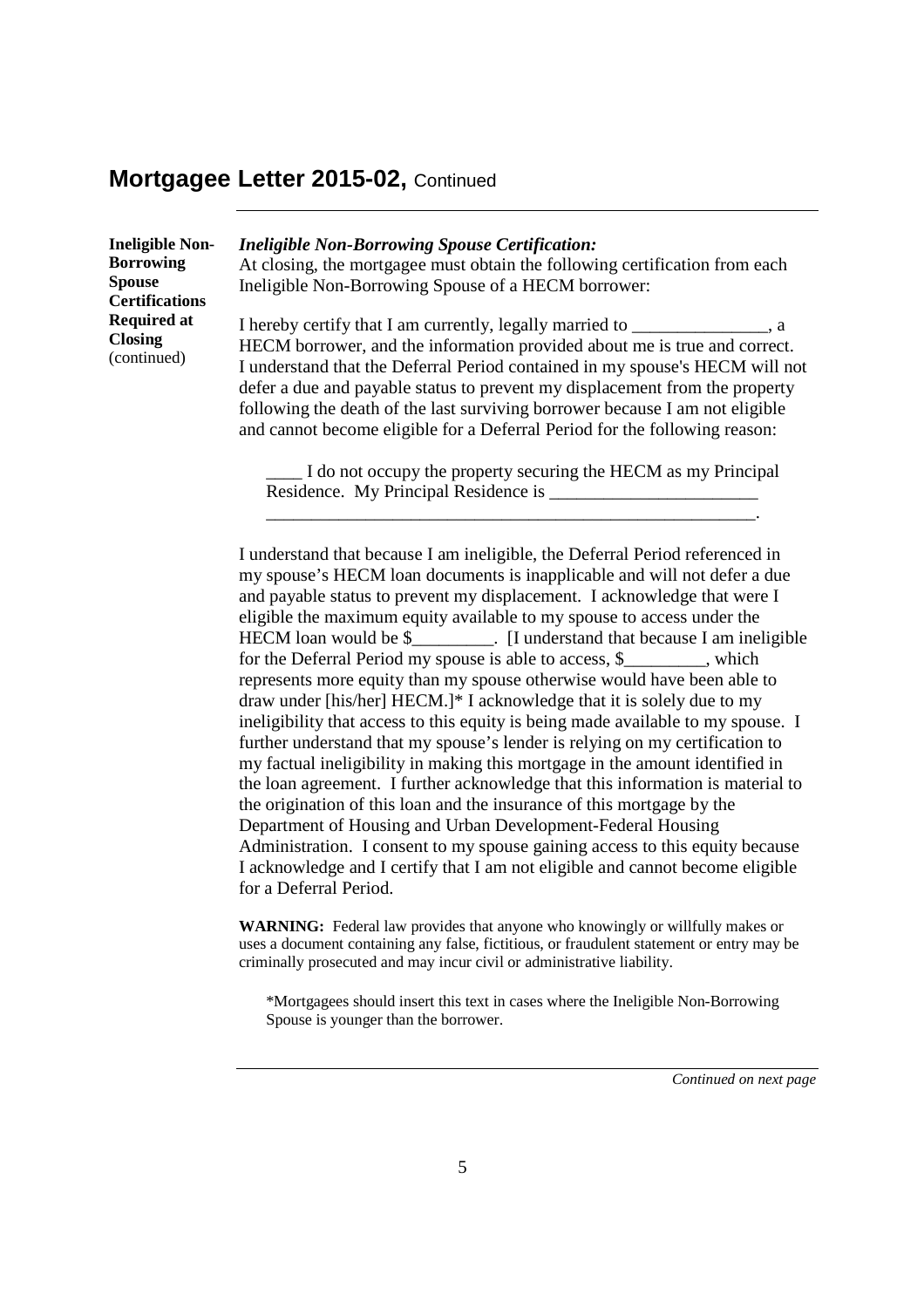| <b>Currently</b><br><b>Eligible Non-</b><br><b>Borrowing</b><br><b>Spouse</b> | <b>Borrower Certification: Eligible Non-Borrowing Spouse</b><br>At closing, the mortgagee must obtain the following certification from each<br>borrower identified as married to a currently Eligible Non-Borrowing Spouse: |
|-------------------------------------------------------------------------------|-----------------------------------------------------------------------------------------------------------------------------------------------------------------------------------------------------------------------------|
| <b>Certifications</b><br><b>Required at</b><br><b>Closing</b>                 | I hereby certify that I am currently, legally married and the information I have<br>provided with respect to my spouse, _______, is true and correct.                                                                       |
|                                                                               | I understand that my HECM loan contains a provision to defer a due and                                                                                                                                                      |

payable status of my HECM that may prevent the displacement of \_\_\_\_\_, my current spouse, if and only if, certain conditions are and continue to be met. I understand that this deferral will not be available to any other person I may marry in the future. I further understand that this safeguard will only remain available to \_\_\_\_, my current spouse, if:

1. \_\_\_\_\_\_ remains my spouse for the remainder of my life;

2. I have truthfully disclosed the name and age of my current spouse to the mortgagee;

3. continues to occupy the property securing my HECM as [his/her] principal residence;

4. \_\_\_\_ is able to establish legal ownership or some other ongoing legal right to remain (e.g., executed lease, court order, etc.) in the property securing the HECM after the death of the last surviving borrower;

5. All other obligations of the HECM borrower continue to be satisfied after the death of the last surviving borrower; and

6. All other terms and conditions of the HECM continue to be satisfied after my death.

**WARNING:** Federal law provides that anyone who knowingly or willfully makes or uses a document containing any false, fictitious, or fraudulent statement or entry may be criminally prosecuted and may incur civil or administrative liability.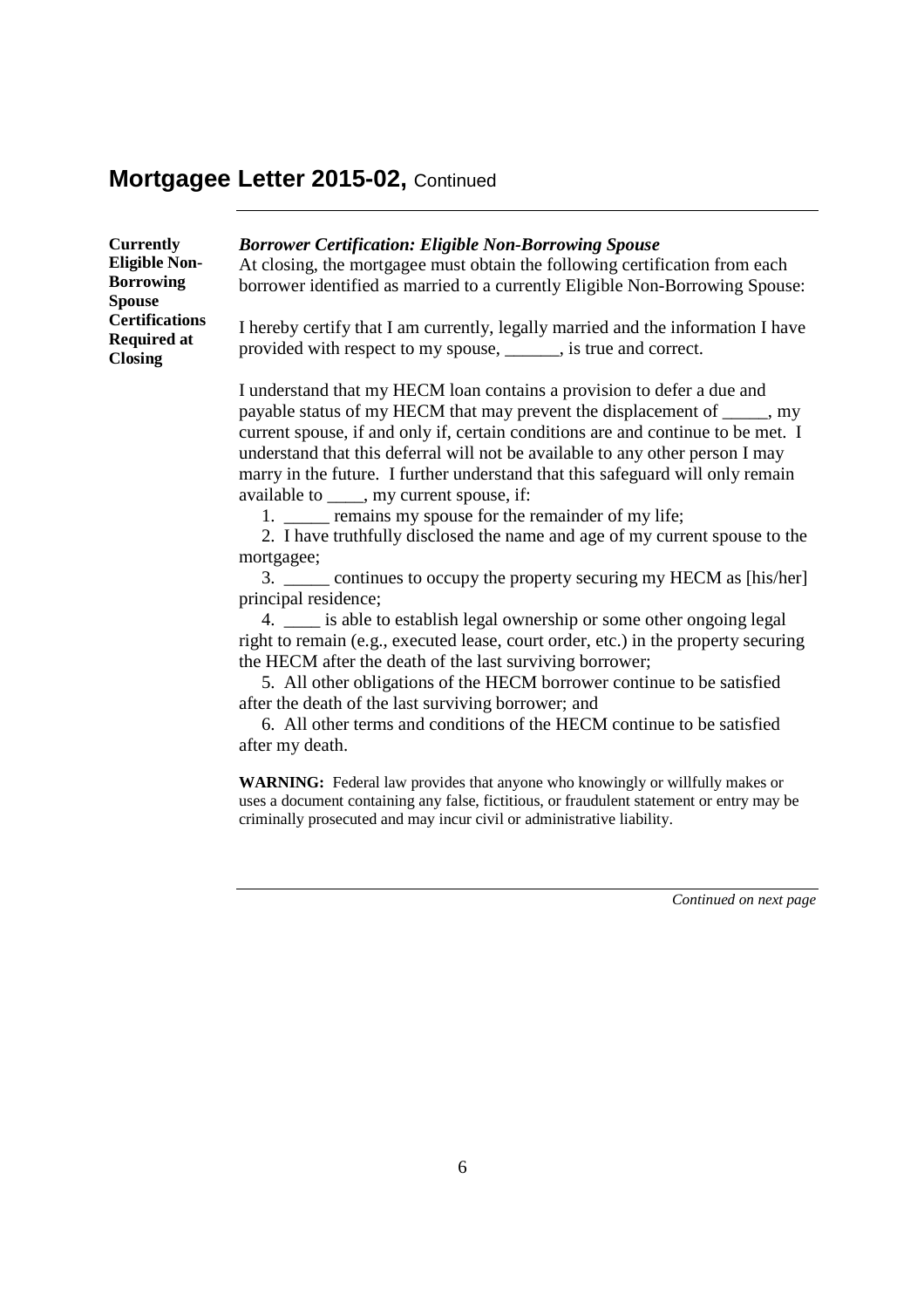| <b>Currently</b><br><b>Eligible Non-</b><br><b>Borrowing</b><br><b>Spouse</b><br><b>Certifications</b><br><b>Required at</b><br><b>Closing</b> | <b>Eligible Non-Borrowing Spouse Certification:</b><br>At closing, the mortgagee must obtain the following certification from each<br>currently Eligible Non-Borrowing Spouse of a HECM borrower:<br>I hereby certify that I am currently, legally married to ______________, a<br>HECM borrower, and the information provided about me is true and correct.<br>I understand that my spouse's HECM contains a deferral of a due and payable<br>status to prevent my displacement from the property following the death of<br>the last surviving borrower under my spouse's HECM but only if:<br>1. I remain(ed) the legal spouse of the HECM borrower, identified above,<br>for the remainder of [his/her] life;<br>2. The HECM borrower, identified above, and I truthfully disclosed my<br>name and age to the mortgagee;<br>3. I continue to occupy the property securing my spouse's HECM as my<br>principal residence;<br>4. I am able to establish legal ownership or some other ongoing legal<br>right to remain (e.g., executed lease, court order, etc.) in the property securing<br>the HECM after the death of the last surviving borrower under my spouse's<br>HECM;<br>5. All other obligations of the HECM borrower continue to be satisfied<br>after the death of the last surviving borrower; and<br>6. All other terms and conditions of the HECM continue to be satisfied<br>after the death of the last surviving borrower.<br>WARNING: Federal law provides that anyone who knowingly or willfully makes or<br>uses a document containing any false, fictitious, or fraudulent statement or entry may be<br>criminally prosecuted and may incur civil or administrative liability. |
|------------------------------------------------------------------------------------------------------------------------------------------------|--------------------------------------------------------------------------------------------------------------------------------------------------------------------------------------------------------------------------------------------------------------------------------------------------------------------------------------------------------------------------------------------------------------------------------------------------------------------------------------------------------------------------------------------------------------------------------------------------------------------------------------------------------------------------------------------------------------------------------------------------------------------------------------------------------------------------------------------------------------------------------------------------------------------------------------------------------------------------------------------------------------------------------------------------------------------------------------------------------------------------------------------------------------------------------------------------------------------------------------------------------------------------------------------------------------------------------------------------------------------------------------------------------------------------------------------------------------------------------------------------------------------------------------------------------------------------------------------------------------------------------------------------------------------------------------------------------|
| <b>Case Binder</b><br><b>Documentation</b><br><b>Requirements</b>                                                                              | Mortgagees must include all certifications executed at closing in case binders<br>submitted for FHA insurance endorsement.                                                                                                                                                                                                                                                                                                                                                                                                                                                                                                                                                                                                                                                                                                                                                                                                                                                                                                                                                                                                                                                                                                                                                                                                                                                                                                                                                                                                                                                                                                                                                                             |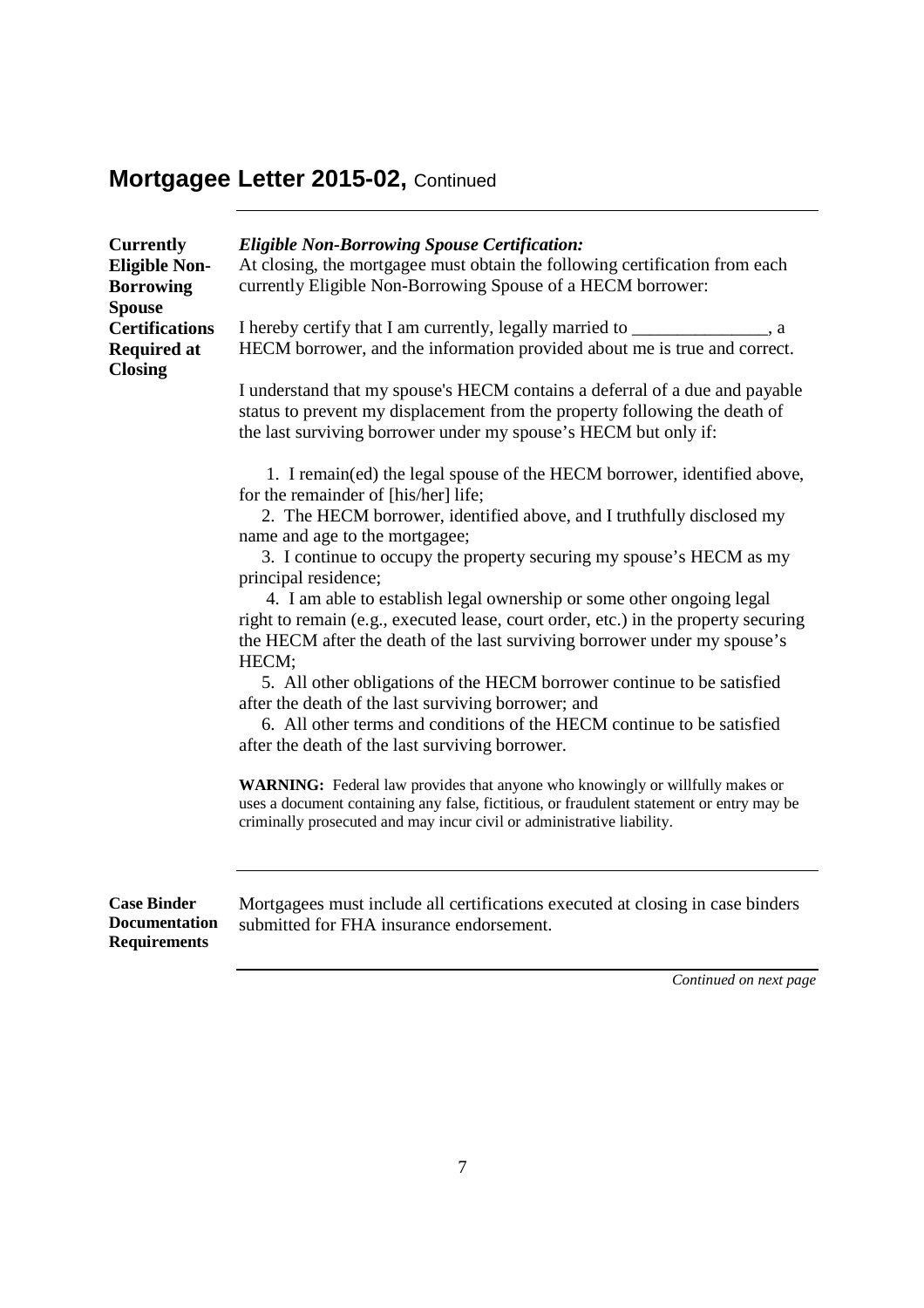| <b>Ongoing</b>        | Mortgagees must maintain copies of the following relevant certifications in   |
|-----------------------|-------------------------------------------------------------------------------|
| <b>Requirements</b>   | their servicing files.                                                        |
| for Borrower          |                                                                               |
| and Non-              | <b>Annual Borrower Certification:</b>                                         |
| <b>Borrowing</b>      | Borrowers that identify themselves as being married with a currently Eligible |
| <b>Spouse</b>         | Non-Borrowing Spouse must submit the Borrower Certification: Eligible         |
| <b>Certifications</b> | Non-Borrowing Spouse on an annual basis.                                      |

#### *Death of Last Surviving Borrower Certification:*

Upon the death of the last surviving borrower, the mortgagee must obtain the Eligible Non-Borrowing Spouse certification from any Eligible Non-Borrowing Spouse within 30 days of receiving notice of the last surviving borrower's death and then no less than annually thereafter for the duration of the Deferral Period.

#### *Eligible Non-Borrowing Spouse is No Longer Eligible Certification:*

If an Eligible Non-Borrowing Spouse, identified at closing, ceases to be married to his/her HECM borrower spouse for any reason other than death or fails to reside in the property as his/her Principal Residence, the Deferral Period that would prevent the displacement of such Non-Borrowing Spouse will no longer be in effect. The borrower must submit the following certification within 60 days of the date the Non-Borrowing Spouse becomes ineligible.

I hereby certify that at the time of loan closing I was legally married and that the information I provided with respect to my [then] spouse, \_\_\_\_\_\_, was true and correct. While at the time of loan closing my [then] spouse was eligible for a Deferral Period, my [then] spouse has since become ineligible for a Deferral Period for the following reasons:

1. My [then] spouse no longer resides in the property as [his or her] principal residence because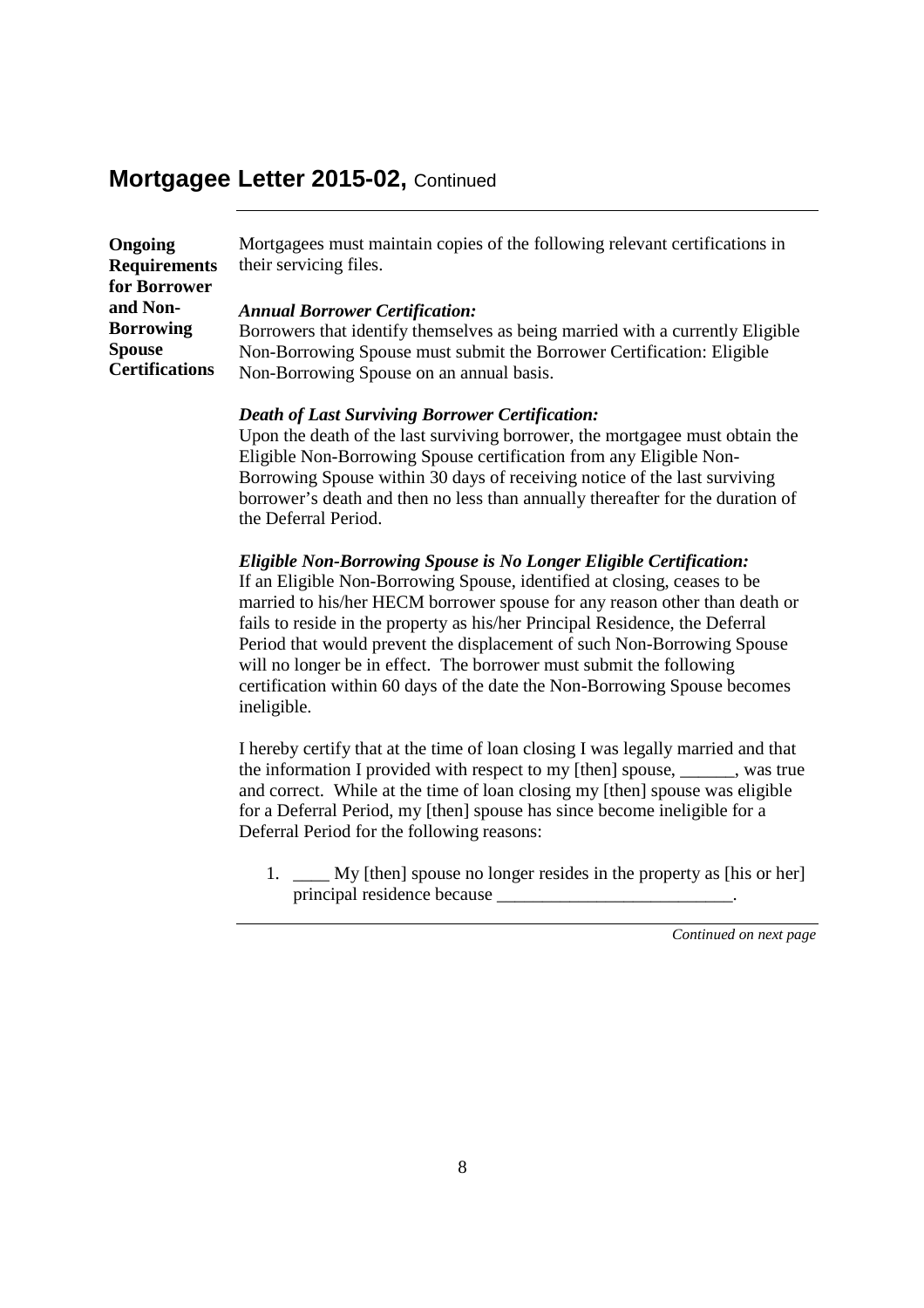| Ongoing<br><b>Requirements</b><br>for Borrower<br>and Non-<br><b>Borrowing</b><br><b>Spouse</b><br><b>Certifications</b><br>(continued) | 2. ____ My then spouse and I are were legally divorced on ________<br>and as such are no longer legally married.<br>3. ____My then spouse passed away on ______________________.<br>I understand that because my [then] spouse is now ineligible, the Deferral<br>Period contained in my HECM loan will no longer defer a due and payable<br>status to prevent the displacement of _____, my [then] spouse nor any other<br>person I may marry in the future."<br>The mortgagee is also required to obtain supporting documentation validating<br>the reason, such as a divorce decree or death certificate, for the case files.                                                                  |
|-----------------------------------------------------------------------------------------------------------------------------------------|---------------------------------------------------------------------------------------------------------------------------------------------------------------------------------------------------------------------------------------------------------------------------------------------------------------------------------------------------------------------------------------------------------------------------------------------------------------------------------------------------------------------------------------------------------------------------------------------------------------------------------------------------------------------------------------------------|
| <b>Changes to</b><br><b>Annual</b><br><b>Determination</b><br>of Principal<br><b>Residence</b>                                          | The mortgagee must annually determine whether the property remains the<br>Principal Residence of at least one borrower and must require the borrower to<br>annually certify to his or her continued residence in the property.<br>Where an Eligible Non-Borrowing Spouse was identified at closing, the<br>mortgagee must obtain an additional certification from the HECM borrower<br>confirming that his/her Eligible Non-Borrowing Spouse remains his/her<br>spouse and his/her Eligible Non-Borrowing Spouse continues to reside in the<br>property as his/her Principal Residence.<br>If a HECM borrower with an Eligible Non-Borrowing Spouse has died, the                                 |
| <b>Reinstatement</b><br>of Deferral<br><b>Period</b>                                                                                    | mortgagee is required to obtain this annual Principal Residence certification<br>from the Eligible Non-Borrowing Spouse of such borrower.<br>If a Deferral Period ceases or becomes unavailable because a Non-Borrowing<br>Spouse no longer satisfies the Qualifying Attributes for a Deferral Period and<br>has become an Ineligible Non-Borrowing Spouse, a mortgagee may not<br>provide an opportunity to cure the default.<br>In the event a Deferral Period ceases because the HECM has become eligible<br>to be called due and payable and is in default for a reason other than death,<br>the mortgagee must provide an Eligible Non-Borrowing Spouse with 30 days<br>to cure the default. |
|                                                                                                                                         |                                                                                                                                                                                                                                                                                                                                                                                                                                                                                                                                                                                                                                                                                                   |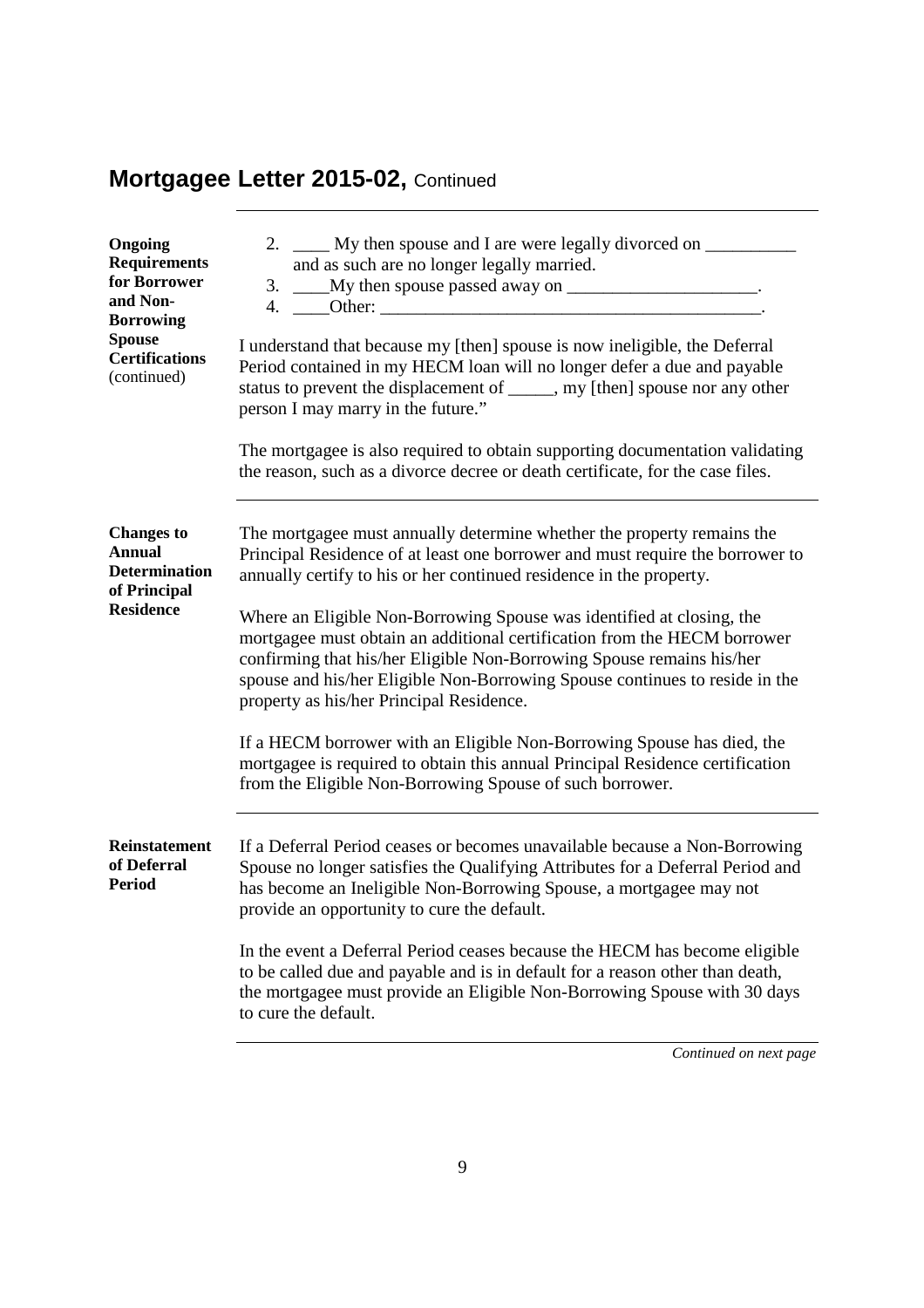| Reinstatement | If the default is cured within such time, the Deferral Period must be                                                                                                                                                                                                                                                                                                                                                                                                      |
|---------------|----------------------------------------------------------------------------------------------------------------------------------------------------------------------------------------------------------------------------------------------------------------------------------------------------------------------------------------------------------------------------------------------------------------------------------------------------------------------------|
| of Deferral   | $\bullet$                                                                                                                                                                                                                                                                                                                                                                                                                                                                  |
| Period        | reinstated, unless:                                                                                                                                                                                                                                                                                                                                                                                                                                                        |
| (continued)   | The mortgagee has reinstated the Deferral Period within the past two<br>O<br>years immediately preceding the current notification to the Eligible<br>Non-Borrowing Spouse that the mortgage is due and payable;<br>Reinstatement of the Deferral Period will preclude foreclosure if the<br>$\circ$<br>mortgage becomes due and payable at a later date; or<br>Reinstatement of the Deferral Period will adversely affect the priority<br>$\circ$<br>of the mortgage lien. |

- If the default is not cured within such time, the mortgagee must proceed in accordance with the established timeframes to initiate foreclosure and reasonable diligence in prosecuting foreclosure.
- Even after a foreclosure proceeding is begun, the mortgagee shall permit an Eligible Non-Borrowing Spouse to cure the condition which resulted in the Deferral Period ceasing, and to reinstate the mortgage and Deferral Period, and the mortgage insurance shall continue in effect. The mortgagee may require the Eligible Non-Borrowing Spouse to pay any costs that the mortgagee incurred to reinstate the mortgage, including foreclosure costs and reasonable attorney's fees. Such costs may not be added to the mortgage balance and must be paid from some other source of funds. The mortgagee may refuse to reinstate the mortgage and Deferral Period if:
	- o The mortgagee has accepted a reinstatement of either the Deferral Period or mortgage within the past two years immediately preceding the current notification to the Eligible Non-Borrowing Spouse that the mortgage is due and payable;
	- o Reinstatement of either the Deferral Period or mortgage will preclude foreclosure if the mortgage becomes due and payable at a later date; or
	- o Reinstatement of either the Deferral Period or mortgage will adversely affect the priority of the mortgage lien.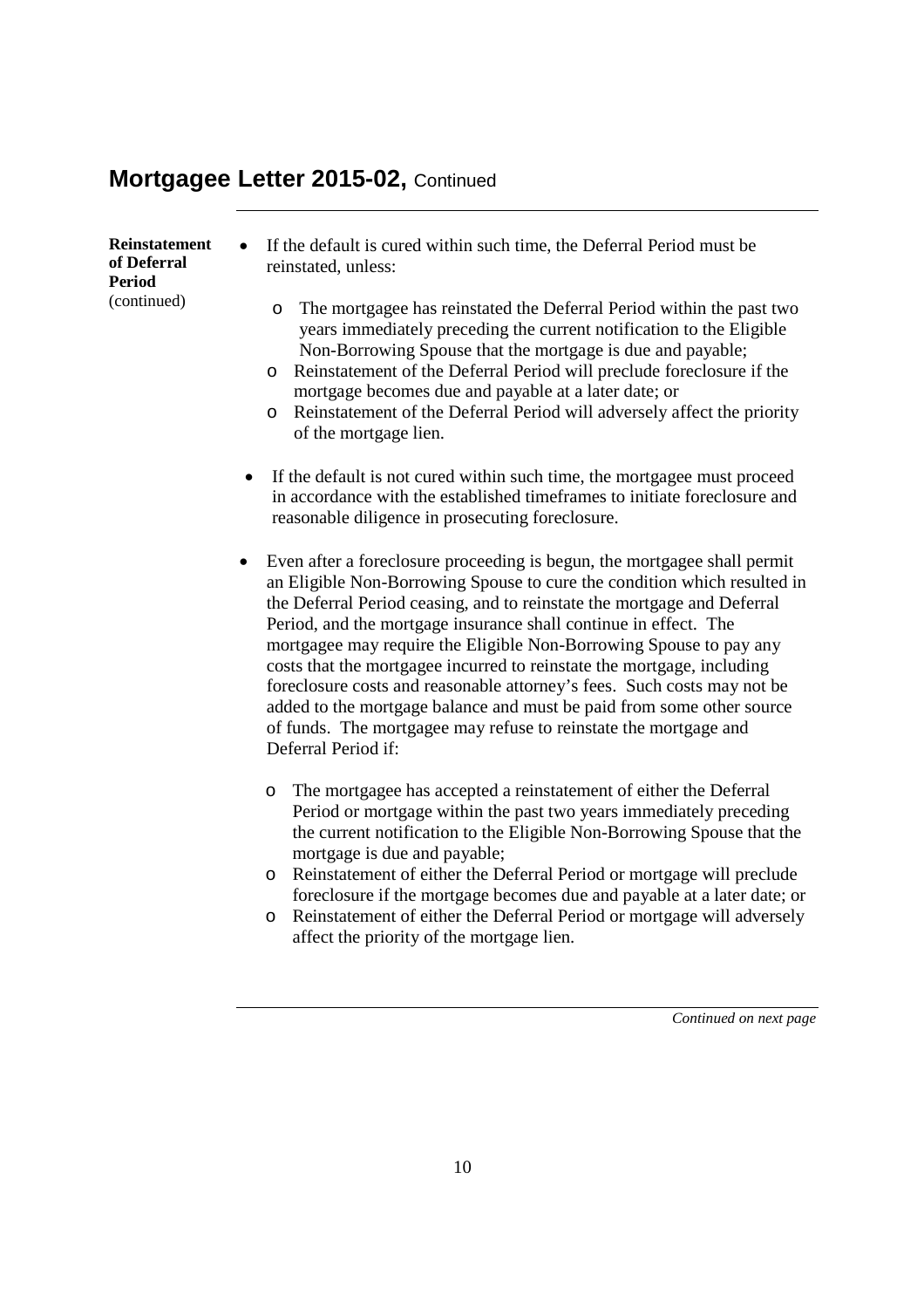| <b>Changes to</b><br><b>Model Note,</b> | Mortgagees must add the following to the HECM model Note, Mortgage and<br>Loan Agreement documents: |
|-----------------------------------------|-----------------------------------------------------------------------------------------------------|
| Mortgage and                            |                                                                                                     |
| Loan                                    | Add to the definition section of the Loan Agreements:                                               |
| <b>Agreement</b>                        | • "Borrower" is defined above. The term does not include the<br>Borrower's successors or assigns.   |
|                                         | Add to the definition section of the Model Notes:                                                   |

 "Borrower" means each person signing at the end of this Note. The term does not include his or her successors or assigns.

Add to the first paragraph of the Model Mortgages:

• The term "Borrower" does not include the Borrower's successors or assigns.

Add to the definition section of the Loan Agreements, add after section 9 of Model Mortgages, and add to definition section of Model Notes:

- Eligible Non-Borrowing Spouse" means a Non-Borrowing Spouse who meets the Qualifying Attributes requirements defined in ML 2014-07 for a Deferral Period.
- "Ineligible Non-Borrowing Spouse" means a Non-Borrowing Spouse who does not meet the Qualifying Attributes requirements defined in ML 2014-07 for a Deferral Period.

Add to section 4.2 of the Adjustable Rate Loan Agreement and add to section 3.2 of the Fixed Rate Loan Agreement:

• The Deferral Period is not available to any Ineligible Non-Borrowing Spouse. The Deferral Period will terminate or become unavailable to an Eligible Non-Borrowing Spouse at the time he or she becomes ineligible.

Replace the last sentence to section  $10(A)(ii)$  of the Model Mortgages, section  $7(A)(ii)$  of the Adjustable Rate Model Note, and add section  $6(A)(ii)$ of the Fixed Rate Model Note:

 This section is inapplicable or null and void if a Non-Borrowing Spouse is or becomes ineligible, at any time. Further, during a Deferral Period, should any of the conditions for deferral listed in this section cease to be met such a deferral shall immediately cease and the Note will become immediately due and payable in accordance with the provisions of [*insert appropriate section*] of this Note.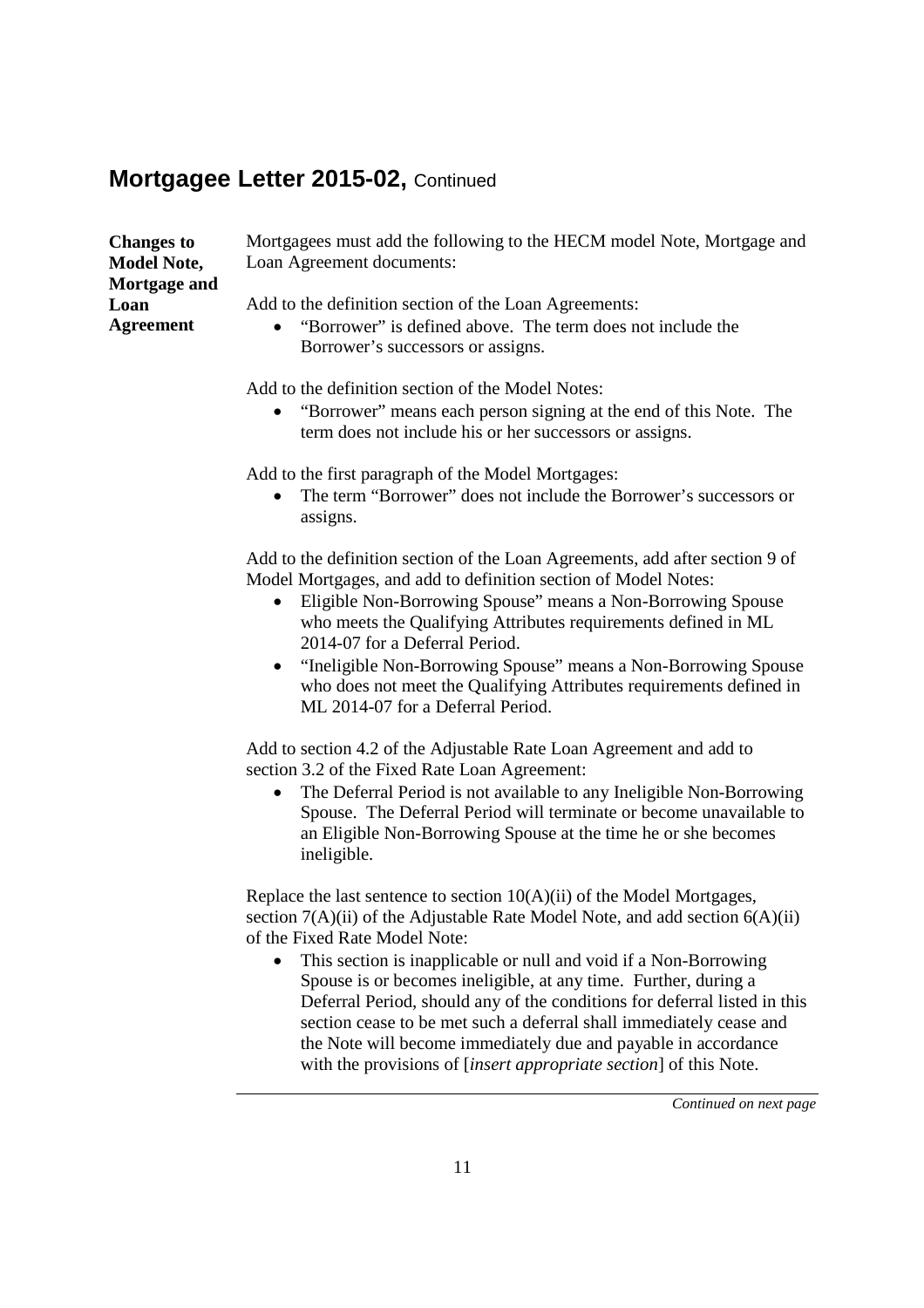**Changes to Model Note, Mortgage and Loan Agreement** (continued)

Add to all HECM documents:

 Except as set forth in [*insert appropriate section number for Deferral of Due and Payable Status section] [for Adjustable Rate Loan Agreement also include ", and Article 5 and Section 4.3 for the Secretary,"*] only for an Eligible Non-Borrowing Spouse in this [*insert name of agreement*], this [*insert name of agreement*] does not and is not intended to confer any rights or remedies upon any person other than the parties. Borrower agrees that it is not a third-party beneficiary to the Contract of Insurance between HUD and Lender.

Add to the Model Mortgages:

 Deferral Period Reinstatement. If a Deferral Period ceases or becomes unavailable because a Non-Borrowing Spouse no longer satisfies the Qualifying Attributes as defined in ML 2014-07 for a Deferral Period and has become an Ineligible Non-Borrowing Spouse, neither the Deferral Period nor the Security Instrument may be reinstated. In the event a Deferral Period ceases because an obligation of the Note, the Loan Agreement or this Security Instrument has not been met or the Note has become eligible to be called due and payable and is in default for a reason other than death, an Eligible Non-Borrowing Spouse may have a Deferral Period and this Security Instrument reinstated provided that the condition which resulted in the Deferral Period ceasing is corrected within thirty (30) days. A Lender may require the Eligible Non-Borrowing Spouse to pay for foreclosure costs and reasonable and customary attorney's fees and expenses properly associated with the foreclosure proceeding, such costs may not be added to the Principal Balance. Upon reinstatement by an Eligible Non-Borrowing Spouse, the Deferral Period and this Security Instrument and the obligations that it secures shall remain in effect as if the Deferral Period had not ceased and the Lender had not required immediate payment in full. However, Lender is not required to permit reinstatement if: (i) the Lender has accepted a reinstatement of either the Deferral Period or this Security Instrument within the past two (2) years immediately preceding the current notification to the Eligible Non-Borrowing Spouse that the mortgage is due and payable; (ii) reinstatement of either the Deferral Period or this Security Instrument will preclude foreclosure in the future, or (iii) reinstatement of either the Deferral Period or Security Instrument will adversely affect the priority of the Security Instrument.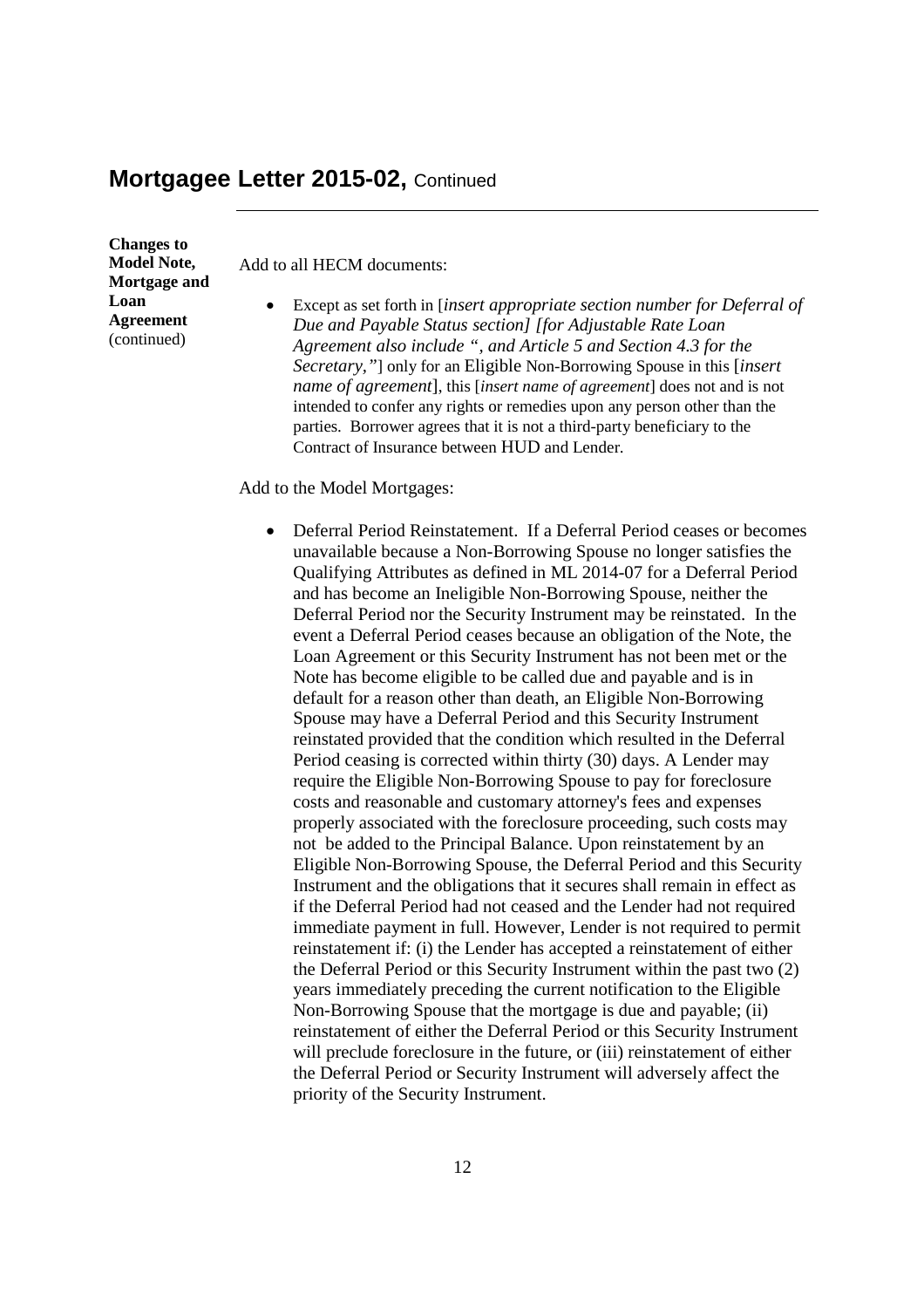| <b>Changes to</b><br><b>Model Note,</b><br>Mortgage and<br>Loan<br><b>Agreement</b><br>(continued) | Mortgagees must revise the model documents to ensure compliance with<br>other Federal, State, and local laws, and may do so without HUD approval. |
|----------------------------------------------------------------------------------------------------|---------------------------------------------------------------------------------------------------------------------------------------------------|
| <b>Additional</b>                                                                                  | Mortgagees must comply with the documentation requirements set forth in                                                                           |
| <b>Documentation</b>                                                                               | Mortgagee Letter 2014-21 to document cash to the borrower. To document                                                                            |
| for and                                                                                            | the age of the lien, mortgagees may use the HUD-1 or other documents such                                                                         |
| <b>Clarification</b>                                                                               | as a title report or credit reports or documents related to the transaction that                                                                  |
| of Seasoning                                                                                       | contain the required information.                                                                                                                 |
| <b>Requirements</b>                                                                                | This Mortgagee Letter clarifies that the seasoning requirement is satisfied if                                                                    |
| for Existing                                                                                       | the lien has been in place for more than 12 months. For liens in place for 12                                                                     |
| <b>Non-HECM</b>                                                                                    | months or less, mortgagee must verify that cash to the borrower was less than                                                                     |
| <b>Liens</b>                                                                                       | \$500, whether at closing or through cumulative draws.                                                                                            |

All documents used to verify compliance with seasoning requirements must be included in the case binder.